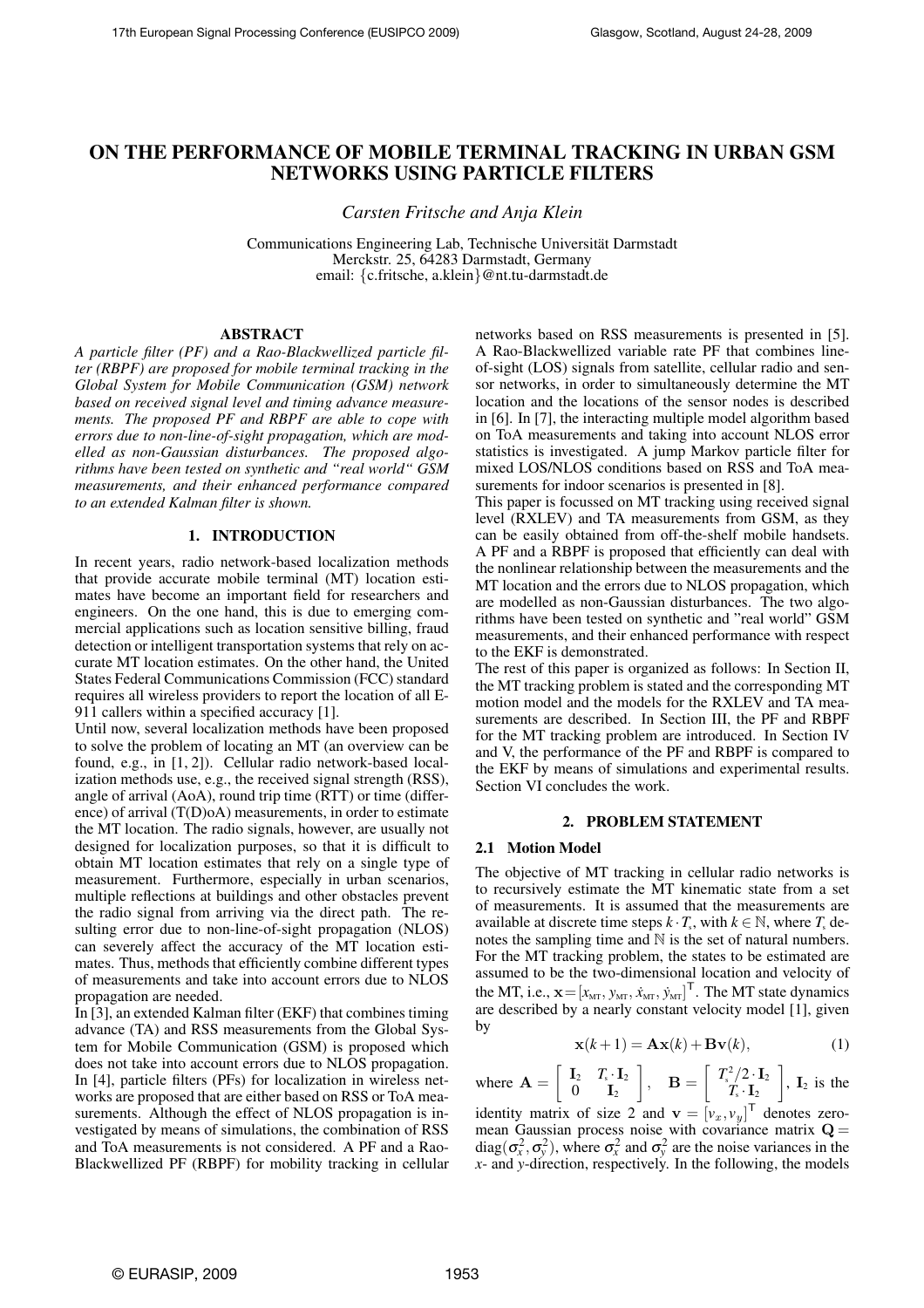for the RXLEV and TA measurements are introduced.

#### **2.2 Measurement Model**

In GSM, the TA is a parameter that is used to maintain frame alignment in the GSM system [9]. Basically, the TA is the round trip time, i.e., the time the radio signal needs to travel from the base station (BS) to the MT and back, quantized to finite precision. Let  $z_{TA}$  denote the TA measurement multiplied by  $c_0/2$ , where  $c_0$  denotes the speed of light. Then, the TA measurement can be modelled as

$$
z_{\text{TA}}(k) = h_{\text{TA}}(\mathbf{x}(k)) + w_{\text{TA}}(k), \tag{2}
$$

where  $h_{TA}(\mathbf{x}(k)) = d^{(n)}(\mathbf{x}(k))$  denotes the Euclidean distance between the MT and the *n*-th BS. The random variable  $w_{TA}(k)$  accounts for errors due to quantization, changing propagation conditions - LOS or NLOS situation - and inaccuracies in the measurement equipment.

The TA error is modelled with a two-component Gaussian mixture probability density function (pdf)  $p_{\text{\tiny{TA}}}(w_{\text{\tiny{TA}}}(k)) = p_{\text{\tiny{LOS}}} \cdot \mathcal{N}(w_{\text{\tiny{TA}}}(k); \mu_{\text{\tiny{LOS}}}, \sigma^2_{\text{\tiny{LOS}}}) + (1-p_{\text{\tiny{LOS}}}^2) \cdot$  $\mathcal{N}(w_{\text{TA}}(k); \mu_{\text{NLOS}}, \sigma_{\text{NLOS}}^2)$  [1], where the error  $w_{\text{TA}}(k)$  falls in the LOS distribution with probability  $p_{\text{LoS}}$ , and in the NLOS distribution with probability  $(1 - p_{\text{Los}})$ , and where  $\mathcal{N}(w_{TA}(k); \mu, \sigma^2)$  denotes a Gaussian density with mean  $\mu$  and variance  $\sigma^2$ . This assumption can be verified by experimental data, cf. Fig. 1, that have been obtained from field trials in an urban city center in Germany. From Fig. 1, it is obvious that compared to the Gaussian mixture pdf, the single Gaussian pdf only poorly approximates the true TA error pdf.

Unfortunately, off-the-shelf mobile phones only receive the TA from the serving BS, which is not enough information to uniquely determine the MT location. In GSM, however, additional MT location information can be obtained from the RXLEV measurements, which are quantized RSS measurements. In general, the MT measures the RSS from up to  $N_{BS} = 7$  BSs. Let  $z_{RSS}(k)$  denote the vector of  $N_{BS}$  RSS measurements. Then, the model for the RSS measurement in dB scale is given by

$$
\mathbf{z}_{\text{RSS}}(k) = \mathbf{h}_{\text{RSS}}(\mathbf{x}(k)) + \mathbf{w}_{\text{RSS}}(k)
$$
 (3)

[1], with  $\mathbf{h}_{\text{RSS}}(\mathbf{x}(k)) = [h_{\text{RSS}}^{(1)}(\mathbf{x}(k)), \cdots, h_{\text{RSS}}^{(N_{\text{BS}})}(\mathbf{x}(k))]^{\mathsf{T}}$ , where  $h_{\text{RSS}}^{(n)}(\mathbf{x}(k)) = P_{t}^{(n)} - L^{(n)}(\mathbf{x}(k))$ ,  $P_{t}^{(n)}$  denotes the equivalent isotropic radiated power of the *n*-th BS and  $L^{(n)}(\mathbf{x}(k))$  is the path loss. The path loss is given by the well known formula

$$
L^{(n)}(\mathbf{x}(k)) = A^{(n)} + 10 \cdot B^{(n)} \cdot \log_{10} (d^{(n)}(\mathbf{x}(k))/km),
$$

where  $A^{(n)}$  and  $B^{(n)}$  are model parameters that strongly depend on the BS antenna settings and the investigated scenario. The random variable  $w_{RSS}(k)$  accounts for errors, such as, quantization errors and errors due to slow fading and NLOS propagation, which can be assumed to be zero-mean Gaussian distributed with multivariate pdf  $p_{\text{RSS}}(\mathbf{w}_{\text{RSS}}(k)) = \mathcal{N}(\mathbf{w}_{\text{RSS}}(k); \mathbf{0}, \mathbf{R}_{\text{RSS}})$  and covariance matrix  $\mathbf{R}_{\text{RSS}}$ . It is assumed that the covariance matrix is given by  $\mathbf{R}_{\text{RSS}} = \text{diag}((\sigma_{\text{RSS}}^{(1)})^2, \cdots, (\sigma_{\text{RSS}}^{(N_{\text{BS}})})^2)$ . Note that the errors due to NLOS are implicitly included in the model [10].



Figure 1: Empirical TA error pdf from outdoor field trial and corresponding Gaussian and Gaussian mixture approximations.

## **3. PARTICLE FILTERS FOR MOBILE TERMINAL TRACKING**

### **3.1 Recursive Bayesian Estimation**

After having described the TA and RSS measurements that are corrupted by (non-)Gaussian noise and that are nonlinearly related to the MT location, the question is how one can efficiently recursively estimate the MT location from these measurements. Let  $\mathbf{Z}(k) = \{z(l), l = 1, ..., k\}$  denote the sequence of available measurements up to time *k*, with  $\mathbf{z}(l) = [z_{\text{TA}}(l), \mathbf{z}_{\text{RSS}}^{\mathsf{T}}(l)]^{\mathsf{T}}$ . Then, from a Bayesian point of view, the solution to the above problem is to recursively compute the posterior pdf  $p(x(k)|Z(k))$  of the MT state vector, given the data  $\mathbf{Z}(k)$ . The optimal Bayesian solution, provided that certain assumptions hold, is given by the following two recurrence relations

$$
p(\mathbf{x}(k)|\mathbf{Z}(k)) = \frac{p(\mathbf{z}(k)|\mathbf{x}(k))p(\mathbf{x}(k)|\mathbf{Z}(k-1))}{p(\mathbf{z}(k)|\mathbf{Z}(k-1))},
$$
  

$$
p(\mathbf{x}(k+1)|\mathbf{Z}(k)) = \int p(\mathbf{x}(k+1)|\mathbf{x}(k))p(\mathbf{x}(k)|\mathbf{Z}(k))d\mathbf{x}(k)
$$

[11, 12], where  $p(\mathbf{z}(k)|\mathbf{Z}(k-1))$  is a normalizing constant, and where the pdfs  $p(x(k+1)|x(k))$  and  $p(z(k)|x(k))$  can be determined from  $(1)$  and  $(2)$ ,  $(3)$ , respectively. However, due to the nonlinear and (non-)Gaussian structure of the measurement model, cf. (2) and (3), an analytical solution of the above recursions is intractable. Thus, in order to solve the underlying MT tracking problem, one has to resort to suboptimal algorithms.

### **3.2 Particle Filter**

The MT tracking problem is solved using sequential Monte Carlo methods that are commonly referred to as particle filters [11–14]. The PF is based on a recursive approximation of the posterior pdf  $p(x(k)|\mathbf{Z}(k))$  by a set of *N* random samples  $x_i(k)$  (particles) with corresponding importance weights  $w_i(k)$ , i.e.,

$$
p(\mathbf{x}(k)|\mathbf{Z}(k)) \approx \sum_{i=1}^{N} w_i(k) \cdot \delta(\mathbf{x}(k) - \mathbf{x}_i(k)),
$$

where  $\delta(\cdot)$  denotes the Dirac delta function. In Table 1, the PF for the MT tracking problem is presented that uses the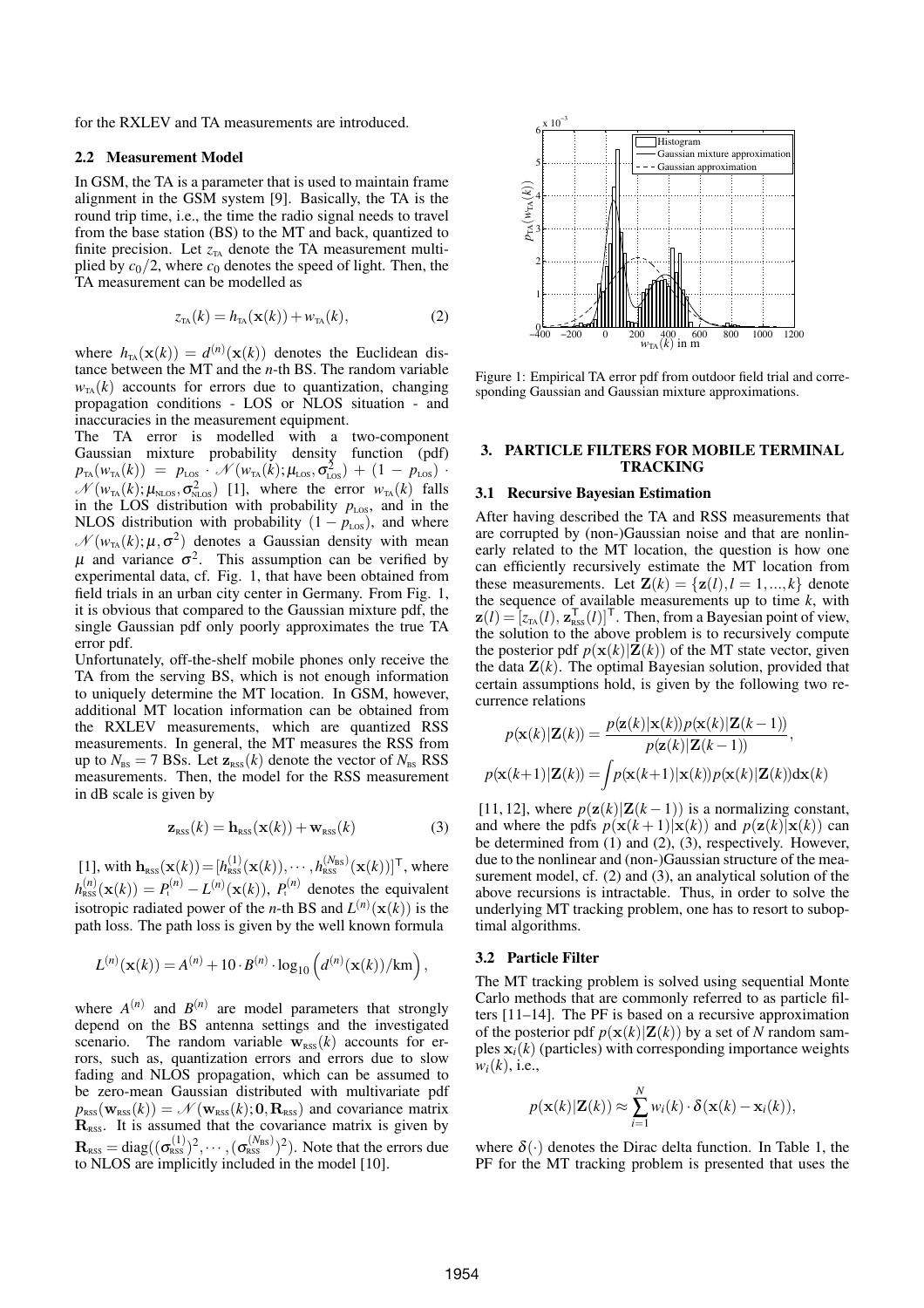Table 1: Particle Filter for MT Tracking

- 1. Initialization  $(i = 1, ..., N)$ Generate samples and initialize weights:
	- $\mathbf{x}_i(0) \sim p(\mathbf{x}(0)), \quad w_i(0) = 1/N$
	- where "∼" means "is distributed according to" and *p*(x(0)) is the prior distribution of the MT state vector at  $k = 0$ .
- 2. Measurement update  $(i = 1, ..., N)$ Update the weights and normalize:

$$
w_i(k) = \frac{p(\mathbf{z}(k)|\mathbf{x}_i(k))w_i(k-1)}{\sum_{j=1}^N p(\mathbf{z}(k)|\mathbf{x}_j(k))w_j(k-1)}
$$

3. Effective sample size  $N_{\text{eff}}$  and PF output calculation

$$
N_{\text{eff}} = 1 / \sum_{i=1}^{N} (w_i(k))^2, \quad \hat{\mathbf{x}}(k) = \sum_{i=1}^{N} w_i(k) \mathbf{x}_i(k)
$$

- 4. Resampling with replacement Only resample when  $N_{\text{eff}} < N_{\text{th}}$ . Then, take *N* samples  $\mathbf{x}_i(k)$ with replacement from the old set  $\{x_j(k), j = 1, ..., N\}$ , where  $Pr{\mathbf{x}_i(k) = \mathbf{x}_j(k)} = w_j(k)$ . Set  $w_i(k) = 1/N$ , for  $i = 1, ..., N$ .
- 5. Prediction ( $i = 1, \ldots, N$ ) Predict the samples:  $\mathbf{x}_i(k+1) \sim \mathcal{N}(\mathbf{x}_i(k+1); \mathbf{A}\mathbf{x}_i(k), \mathbf{B}\mathbf{Q}\mathbf{B}^{\mathsf{T}})$

transitional prior as an importance density function. The PF algorithm consists of three major steps: measurement update, resampling and prediction [13].

*Step 1:* Measurement update. Upon the arrival of a new measurement, the importance weight  $w_i(k)$  of each particle  $x_i(k)$ is updated via the likelihood function  $p(\mathbf{z}(k)|\mathbf{x}(k))$ .

*Step 2:* Resampling. In the resampling step, particles  $\mathbf{x}_i(k)$ with low importance weights  $w_i(k)$  are eliminated and particles with high importance weights are multiplied, in order to avoid a poor approximation of the posterior pdf  $p(\mathbf{x}(k)|\mathbf{Z}(k)).$ 

*Step 3:* Prediction. In the prediction step, the predicted particles  $x_i(k+1)$  are sampled from the transitional density  $p(x(k+1)|x(k))$  in order to approximate  $p(x(k+1)|Z(k))$ .

### **3.3 Rao-Blackwellized Particle Filter**

It is well known that the computational complexity of the PF becomes prohibitively high when a large number of particles is used. In order to overcome this problem, a technique called Rao-Blackwellization can be applied to PFs (a comprehensive treatment of RBPFs can be found, e.g., in [14–18]).

The main idea behind Rao-Blackwellization is to partition the state vector  $\mathbf{x}(k) = [\mathbf{x}^{kt}(k), \mathbf{x}^{pt}(k)]^{\mathsf{T}}$  into linear states  $\mathbf{x}^{\text{kf}}(k)$  and nonlinear states  $\mathbf{x}^{\text{pf}}(k)$  and then to analytically marginalize out the linear states from the resulting joint posterior pdf  $p(\mathbf{x}^{\text{kf}}(k), \mathbf{x}^{\text{pf}}(k)|\mathbf{Z}(k))$  [16]. It can be shown that the linear states can then be estimated by a Kalman filter, and the nonlinear states can be estimated by a PF. The result of this technique is that, compared to a standard PF, the variance of the state estimates can be reduced.

For the MT tracking problem, the MT velocity components are estimated with the Kalman filter, i.e.,  $\mathbf{x}^{kt} = [\dot{x}_{MT}, \dot{y}_{MT}]^T$ , and the MT location is estimated with the particle filter, i.e.,  $\mathbf{x}^{\text{pf}} = [x_{\text{MT}}, y_{\text{MT}}]^{\text{T}}$ . Thus, the motion and measurement model,

cf.  $(1)$ ,  $(2)$  and  $(3)$ , can be rewritten as

$$
\begin{pmatrix} \mathbf{x}^{pf}(k+1) \\ \mathbf{x}^{kf}(k+1) \end{pmatrix} = \begin{pmatrix} \mathbf{I}_2 & \mathbf{A}^{pf} \\ \mathbf{0} & \mathbf{A}^{kf} \end{pmatrix} \begin{pmatrix} \mathbf{x}^{pf}(k) \\ \mathbf{x}^{kf}(k) \end{pmatrix} + \begin{pmatrix} \mathbf{B}^{pf} \\ \mathbf{B}^{kf} \end{pmatrix} \mathbf{v}(k), \quad (4)
$$

$$
\mathbf{z}(k) = \mathbf{h}(\mathbf{x}^{\text{pf}}(k)) + \mathbf{w}(k),\tag{5}
$$

where  $\mathbf{A}^{\text{pf}} = T_s \cdot \mathbf{I}_2$ ,  $\mathbf{A}^{\text{kf}} = \mathbf{I}_2$ ,  $\mathbf{B}^{\text{pf}} = T_s^2/2 \cdot \mathbf{I}_2$  and  $\mathbf{B}^{\text{kf}} = T_s \cdot \mathbf{I}_2$ . The process noise  $\mathbf{v} = [\mathbf{v}^{\text{pf}}, \mathbf{v}^{\text{kf}}]^{\mathsf{T}}$  is zero-mean Gaussian distributed with covariance matrix  $\tilde{Q} = 1_2 \otimes Q$ , where  $\otimes$  is the Kronecker product and  $1<sub>2</sub>$  denotes a matrix of size 2 whose entries are all 1. The RBPF for the underlying MT tracking problem is given in Table 2.

#### **4. SIMULATION SCENARIO AND RESULTS**

For the simulations, it is assumed that a car travels with a constant speed of 70 km/h on a straight line, starting at (0 km, 0 km) and ending at approximately (1.3 km, 1.3 km). The car is equipped with an MT that provides RXLEV and TA measurements from the GSM network. The GSM network is composed of  $N_{\text{BS}} = 7$  BSs with known BS locations, where each BS is equipped with a single omni-directional antenna. The BS locations are given by  $(-0.75 \text{ km}, 0.75 \text{ km})$ , (−0.25 km, 1.5 km), (0.75 km, 1.75 km), (0.5 km, −0.75 km), (1.5 km, 0 km),  $(2 \text{ km}, 1.9 \text{ km})$  and  $(-0.75 \text{ km}, -0.6 \text{ km})$ . It is assumed that the MT receives one TA from the serving BS and a total of seven RXLEV measurements from the serving

Table 2: Rao-Blackwellized Particle Filter for MT Tracking

- 1. Initialization of Kalman and Particle filters (*i* = 1,...,*N*)
- $\hat{\mathbf{x}}_i^{\text{kf}}(0| 1) \sim p(\hat{\mathbf{x}}^{\text{kf}}(0| 1)), \mathbf{x}_i^{\text{pf}}(0) \sim p(\mathbf{x}^{\text{pf}}(0)), w_i(0) = 1/N$
- 2. Particle filter measurement update  $(i = 1, ..., N)$

$$
w_i(k) = \frac{p(\mathbf{z}(k)|\mathbf{x}_i^{p^e}(k))w_i(k-1)}{\sum_{j=1}^N p(\mathbf{z}(k)|\mathbf{x}_j^{p^e}(k))w_j(k-1)}
$$

3. Effective sample size  $N_{\text{eff}}$  and PF output calculation

$$
N_{\text{eff}} = 1 / \sum_{i=1}^{N} (w_i(k))^2, \quad \hat{\mathbf{x}}^{\text{pf}}(k) = \sum_{i=1}^{N} w_i(k) \mathbf{x}_i^{\text{pf}}(k)
$$

- 4. Resampling with replacement (see Table 1)
- 5. Particle filter prediction  $(i = 1,...,N)$

$$
\begin{aligned} \mathbf{x}_i^{\text{pf}}(k+1) &\sim \mathcal{N}(\mathbf{x}_i^{\text{pf}}(k+1); \mathbf{x}_i^{\text{pf}}(k) + \mathbf{A}^{\text{pf}} \hat{\mathbf{x}}_i^{\text{kf}}(k|k-1), \\ \mathbf{A}^{\text{pf}} \mathbf{P}^{\text{kf}}(k|k-1) (\mathbf{A}^{\text{pf}})^{\mathsf{T}} + \mathbf{B}^{\text{pf}} \mathbf{Q}(\mathbf{B}^{\text{pf}})^{\mathsf{T}}) \end{aligned}
$$

6. Measurement update of the Kalman filters  $(i = 1, ..., N)$ 

$$
\tilde{\mathbf{z}}_i(k) = \mathbf{x}_i^{\text{pf}}(k+1) - \mathbf{x}_i^{\text{pf}}(k)
$$
\n
$$
\mathbf{S}(k) = \mathbf{A}^{\text{pf}} \mathbf{P}^{\text{kf}}(k|k-1) (\mathbf{A}^{\text{pf}})^{\text{T}} + \mathbf{B}^{\text{pf}} \mathbf{Q} (\mathbf{B}^{\text{pf}})^{\text{T}}
$$
\n
$$
\mathbf{K}(k) = \mathbf{P}^{\text{kf}}(k|k-1) (\mathbf{A}^{\text{pf}})^{\text{T}} (\mathbf{S}(k))^{-1}
$$
\n
$$
\hat{\mathbf{x}}_i^{\text{kf}}(k|k) = \hat{\mathbf{x}}_i^{\text{kf}}(k|k-1) + \mathbf{K}(k) (\tilde{\mathbf{z}}_i(k) - \mathbf{A}^{\text{pf}} \hat{\mathbf{x}}_i^{\text{kf}}(k|k-1))
$$
\n
$$
\mathbf{P}^{\text{kf}}(k|k) = \mathbf{P}^{\text{kf}}(k|k-1) - \mathbf{K}(k) \mathbf{A}^{\text{kf}} \mathbf{P}^{\text{kf}}(k|k-1)
$$

7. Prediction of the Kalman filters  $(i = 1, ..., N)$ 

 $\mathbf{C} = \mathbf{A}^{kf} - \mathbf{B}^{kf}(\mathbf{B}^{pf})^{-1}\mathbf{A}^{pf}$  $\hat{\mathbf{x}}_i^{\text{kf}}(k+1|k) = \mathbf{C} \hat{\mathbf{x}}_i^{\text{kf}}(k|k) + \mathbf{B}^{\text{kf}}(\mathbf{B}^{\text{pf}})^{-1} \tilde{\mathbf{z}}_i(k)$  $\mathbf{P}^{\text{kf}}(k+1|k) = \mathbf{C} \mathbf{P}^{\text{kf}}(k|k) \mathbf{C}^{\mathsf{T}}$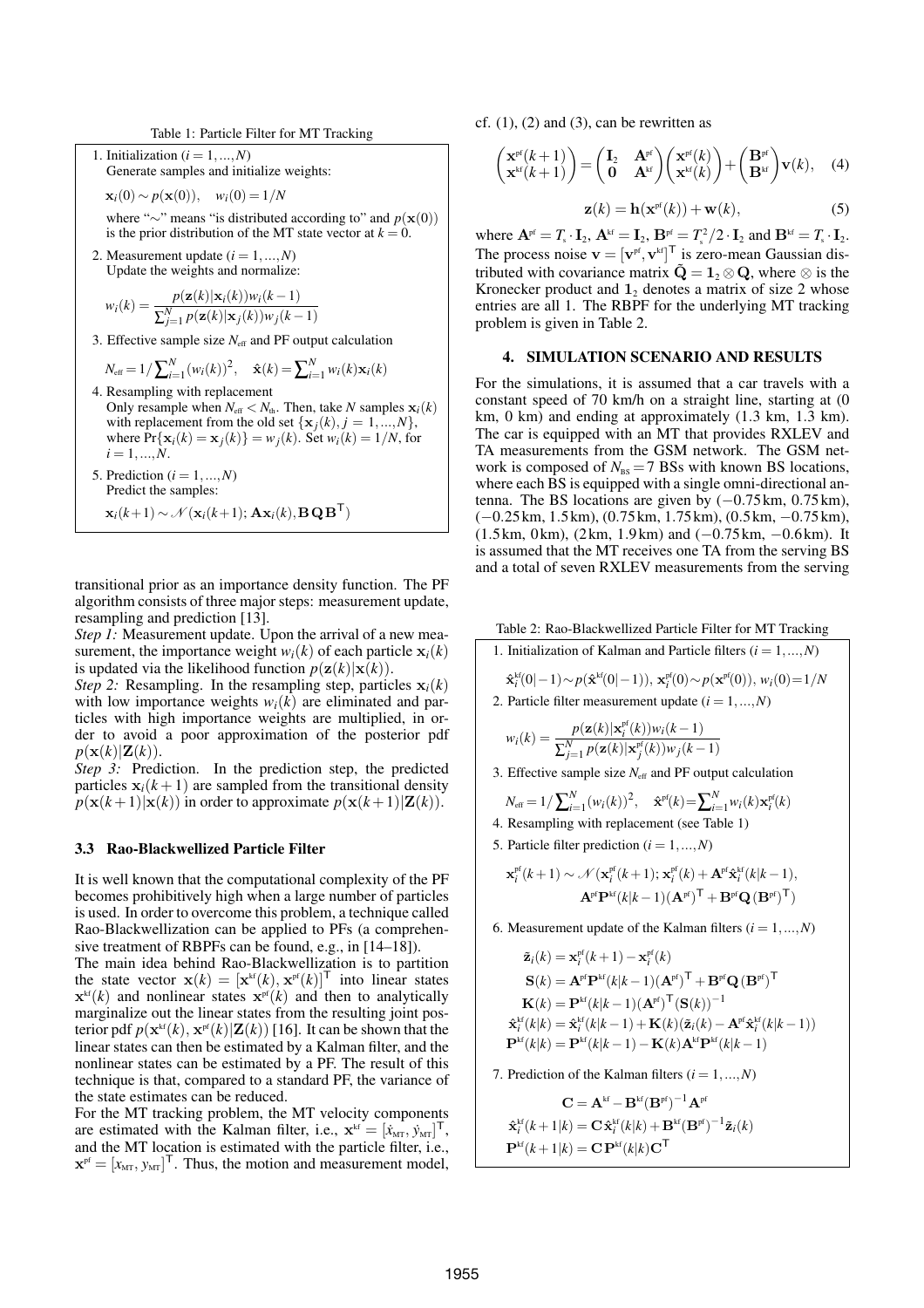and neighboring BS antennas. The serving BS is assumed to be the BS providing the largest RXLEV.

The simulation parameters are given in Table 3 and are assumed to be equal for all BSs for the sake of simplicity. Note that the error pdf for the TA measurement is modelled as a two-component Gaussian mixture. The unknown parameters of the Gaussian mixture have been estimated from the field trial data, cf. Fig. 1, using the Expectation Maximization algorithm. The accuracy of the proposed PF and RBPF algorithms is evaluated in terms of the position root mean square error (RMSE) determined from  $N_{MC}=100$  Monte Carlo trials. The threshold for resampling is chosen as  $N_{th} = 2N/3$ . For comparison, simulations have been carried out for an EKF that approximates the error pdf of the TA measurement, cf. Fig. 1, with a single Gaussian density with mean  $\mu_{\text{EKF}} = 210 \text{m}$ and standard deviation  $\sigma_{\text{EKF}} = 190 \,\text{m}$ .

Table 3: Simulation parameters

| <b>Parameter</b>               | Value | <b>Parameter</b>                  | Value |
|--------------------------------|-------|-----------------------------------|-------|
| $A$ in dB                      | 132.8 | $Ts$ in s                         | 0.48  |
| $B$ in dB                      | 3.8   | $p_{\text{LOS}}$                  | 0.52  |
| $\sigma_{\rm RSS}$ in dB       | 6     | $\mu_{\text{\tiny{LOS}}}$ in m    | 51    |
| $P_{\rm t}$ in dBm             | 33    | $\sigma_{\text{\tiny{LOS}}}$ in m | 55    |
| $\sigma_x$ in m/s <sup>2</sup> |       | $\mu_{NLOS}$ in m                 | 380   |
| $\sigma_y$ in m/s <sup>2</sup> |       | $\sigma_{NLOS}$ in m              | 120   |

In Fig. 2, the RMSE in dependence of the time index *k* for the EKF, PF and RBPF using  $N = 250$  and  $N = 1000$  particles is shown. Compared to the PF and RBPF, the EKF provides the worst results in terms of RMSE. On the one hand, this is due to the fact that the EKF has to linearize the nonlinear measurement equations, which results in a degradation of the performance. On the other hand, the EKF only poorly approximates the non-Gaussian TA error pdf which further results in performance loss. The PF and RBPF, however, can efficiently deal with the nonlinear measurement model and non-Gaussian error which results in performance improvement, but they have the disadvantage of being computationally more complex. For a small number of particles and thus, a lower computational complexity, the RBPF gives more accurate results than the PF.

Even though the details of the algorithms are not presented in this paper, simulations have been carried out using the auxiliary particle filter (AUX-PF) and regularized particle filter with Epanechnikov kernel (RPF-EPA) and Gaussian kernel (RPF-GAU) [11–13]. The results on the position RMSE averaged over the whole time period for different numbers of

Table 4: Average RMSE in m for the different algorithms

| <b>Algorithm</b> | <b>Number of Particles</b> |      |       |      |  |
|------------------|----------------------------|------|-------|------|--|
|                  | 250                        | 500  | 1000  | 2000 |  |
| РF               | 50.8                       | 43.1 | 42.2. | 41.2 |  |
| <b>RBPF</b>      | 46.8                       | 43.1 | 42.1  | 41.4 |  |
| AUX-PF           | 50.1                       | 45.2 | 42.3  | 41.5 |  |
| RPF-GAU          | 55.4                       | 51.9 | 49.3  | 47.4 |  |
| RPF-EPA          | 47.7                       | 46.4 | 45.3  | 44.5 |  |
| EKF              | 64.1                       |      |       |      |  |



Figure 2: Position RMSE for the EKF, PF and RBPF (*N*=250,1000 particles) and  $N_{MC} = 100$ .

particles and for  $N_{MC}$  = 100 Monte Carlo runs are summarized in Table 4. From Table 4 it can be seen that in terms of average RMSE and for a small number of particles, the RBPF provides the best results compared to the other PFs.

# **5. EXPERIMENTAL RESULTS**

In this section, the proposed PF and RBPF are tested on GSM measurements available from a field trial. The field trial was conducted in an operating GSM network in a German city center, where the test area has a size of approximately  $3 \text{ km} \times 3 \text{ km}$ . During the field trial every  $T_s = 0.48 \text{ s}$ , a car equipped with a standard cellular phone collected RXLEV and TA measurements from GSM. Note that in GSM the RXLEV measurements are available from the serving BS and between one and six strongest RXLEVs from the neighboring BSs, whereas the TA measurement is only available from the serving BS. The investigated GSM network is composed of  $N_{BS} = 13$  fixed BSs with known locations. The BSs are either equipped with omni-directional or directional antennas.

In Fig. 3, the true MT trajectory and the trajectories estimated from the EKF, PF and RBPF for  $N = 1000$  particles



Figure 3: Field trial scenario with true MT trajectory and estimated trajectories from the EKF, PF and RBPF  $(N = 1000$  particles).